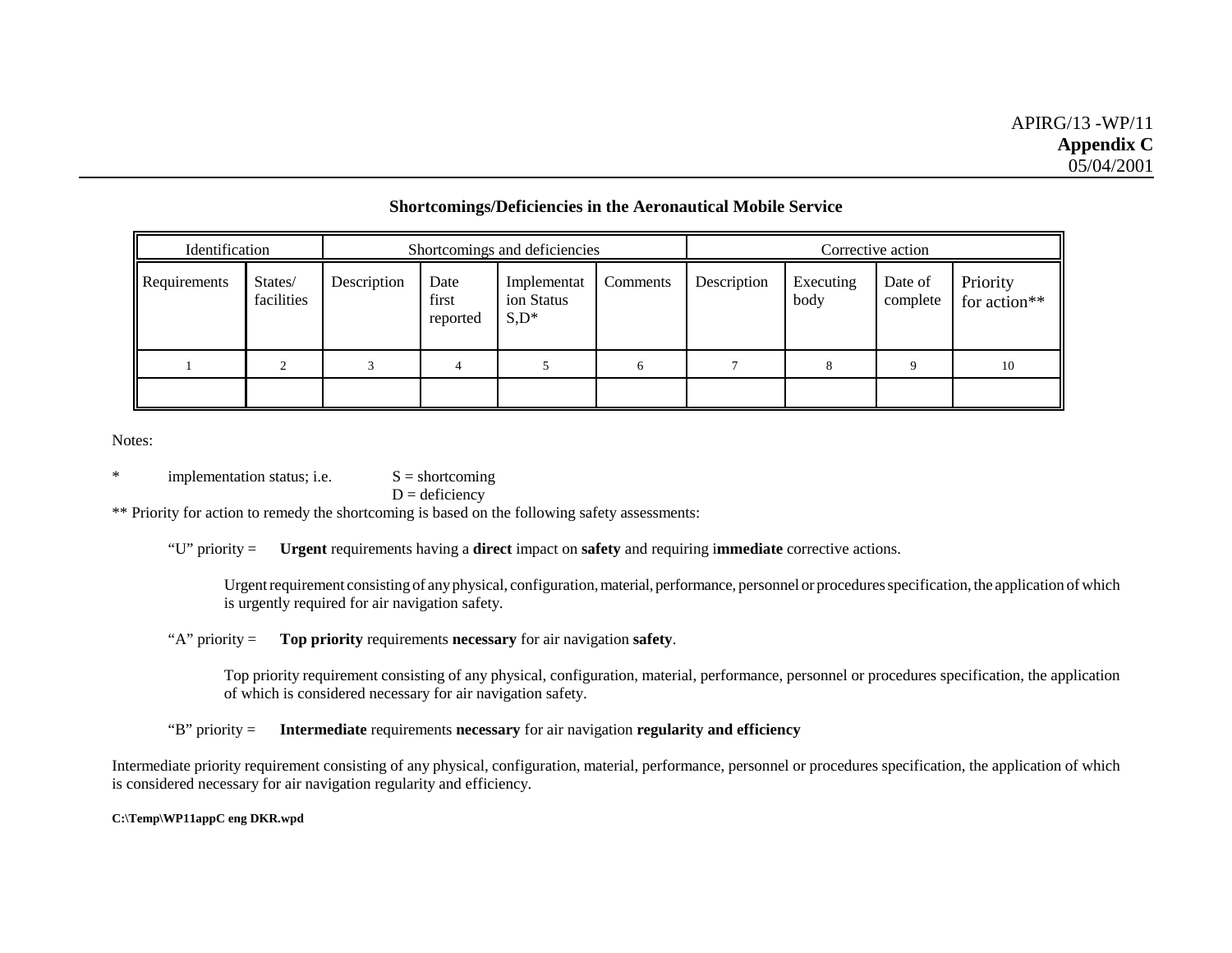| Identification   |                                          | Shortcomings/Deficiencies                     | Corrective action      |                              |                                            |                                              |                   |                                                       |              |
|------------------|------------------------------------------|-----------------------------------------------|------------------------|------------------------------|--------------------------------------------|----------------------------------------------|-------------------|-------------------------------------------------------|--------------|
| Requirements     | States/Facilities                        | Description                                   | Date first<br>reported | Impleme<br>ntation<br>status | Comments                                   | Description                                  | Executing<br>body | Date of<br>completion                                 | Priority     |
|                  | $\overline{2}$                           | 3                                             | $\overline{4}$         | 5                            | 6                                          | $\tau$                                       | 8                 | 9                                                     | 10           |
| AFI/7, Rec. 9/12 | <b>ANGOLA</b><br>Luanda ACC              | Inadequate VHF coverage<br>of busy ATS routes | 02/02/98               | S                            |                                            | Implement<br>remote VHF                      | <b>ENANA</b>      | 5VHF<br>stations to be<br>installed by<br>end of 2001 | U            |
|                  | <b>CENTRAL AFR. REP.</b><br>Bangui/Mpoko | FIS/L                                         | 02/02/98               | ${\bf S}$                    |                                            | Implement<br>remote VHF                      | <b>ASECNA</b>     |                                                       | $\mathbf{A}$ |
|                  | <b>CONGO</b><br>Brazzaville ACC          | <b>ACC/F/NW</b>                               | 02/02/98               | S                            |                                            | <b>ER VHF</b><br>installation in<br>progress | <b>ASECNA</b>     | 2002                                                  | U            |
|                  | <b>Brazzaville</b>                       | <b>ACC/F/NE</b>                               | 02/02/98               | S                            |                                            | $-66$                                        | $\rightarrow$     |                                                       | $\mathbf{U}$ |
|                  | D.R. OF CONGO<br>Kinshasa FIR            | Inadequate VHF coverage<br>of busy ATS routes | 1/4/98                 | S                            | Install remote<br><b>VHF</b>               | Extend VHF to<br>all upper routes            | <b>RVA</b>        |                                                       |              |
|                  | <b>Kinshasa FIR</b>                      | HF poor quality<br>Selcal not available       | 1/4/98                 | $\mathbf D$<br>S             |                                            | Improve<br>Installations                     | <b>RVA</b>        |                                                       |              |
|                  | <b>ETHIOPA</b>                           | Poor VHF                                      | 1/9/99                 | $\mathbf D$                  |                                            | Improve or<br>extend VHF                     | Ethiopia          |                                                       |              |
|                  | <b>KENYA</b>                             | Poor reception                                | 1/9/99                 | $\mathbf{D}$                 | No back-up<br>radio                        | <b>Tower and</b><br>approach                 | Kenya             |                                                       |              |
|                  | <b>LIBERIA</b>                           | <b>Inadequate VHF</b>                         | 1/9/99                 | $\overline{B}$               | Only tower<br>frequency<br>operation       |                                              | <b>Liberia</b>    |                                                       |              |
|                  | <b>NAMIBIA</b><br>Windhoek FIR           | Inadequate VHF coverage                       | 1/4/98                 | ${\rm D}$                    | Additional<br><b>VHF</b> relay<br>stations | <b>Extend VHF</b><br>coverage                | Namibia           |                                                       | U            |
|                  | <b>NIGERIA</b><br>Kano ACC               | VHF coverage not<br>adequate                  | 02/02/98               | S                            |                                            | VHF extension<br>in progress                 | Nigeria           |                                                       | U            |